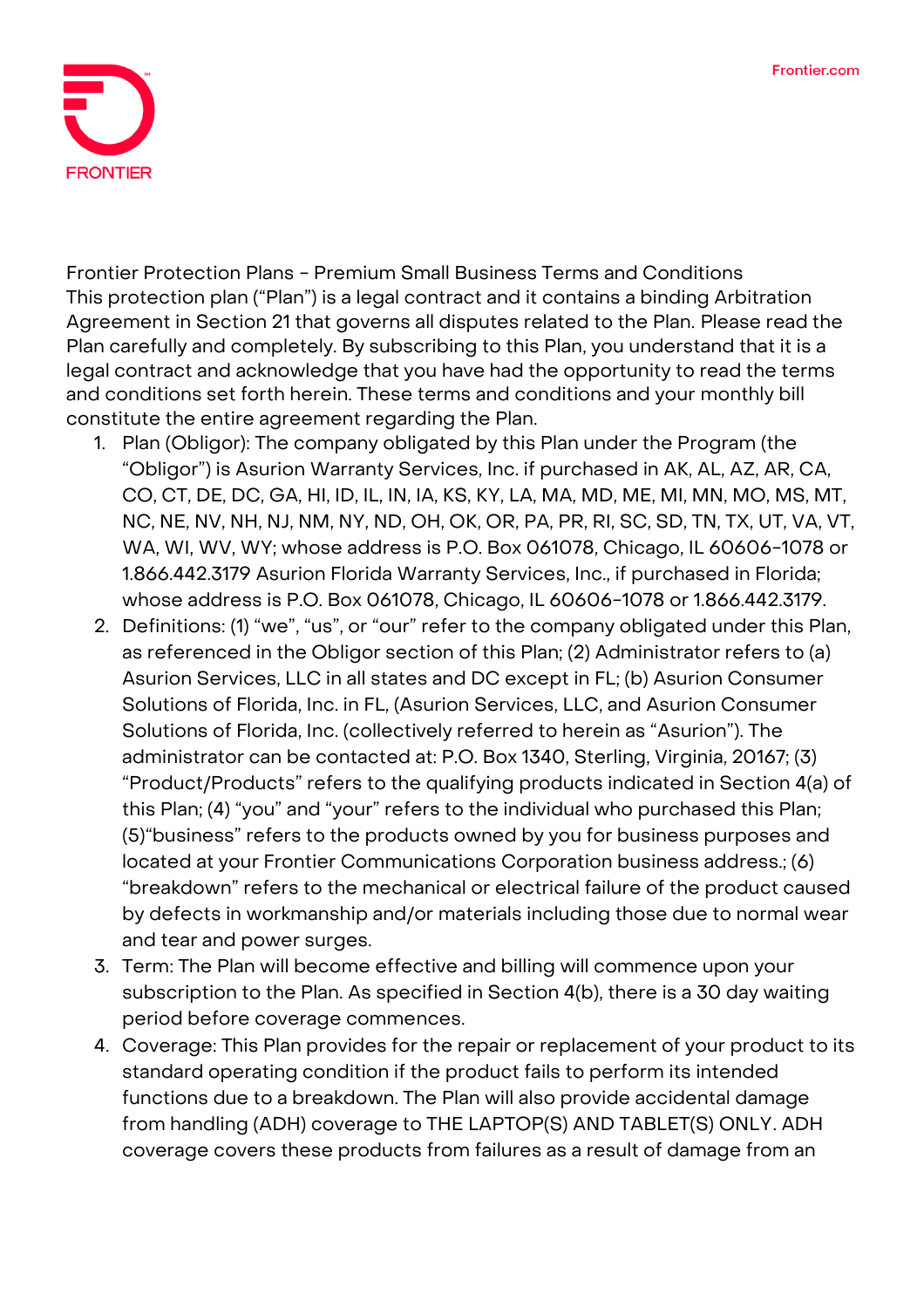

unexpected and unintentional external event, such as drops or spills, which arise from your normal daily usage of the product as the manufacturer intended.

- a. Qualifying Products: This Plan covers Laptop(s) Computers, Desktop(s) (including the monitor, modem keyboard and mouse), Tablet(s), Router(s), Modem(s), Projector(s), Printer(s), Scanner(s), Fax Machine(s) and Telephone(s).All types of Computers and Laptops are eligible for coverage under this Plan except Computers and Laptops which are not equipped with a Windows Operating System version Windows XP or newer or Android version 1.6 or newer and Apple computers which are not equipped with an Apple operating system version OS X or newer or Linux OS with 2009 publication date or newer. Telephones must be single line phones, 2-line phones or caller ID displays. iPad operating system of 4.3 or newer.
- b. Coverage Effective Date: **Coverage under the Plan will commence 31 days after your subscription to the Plan. No service will be provided during the initial 30 days of the Plan. If the Plan is cancelled, coverage will continue for 30 days after the cancellation date.** There will be no lapse in coverage if you relocate your business, provided that you continue the Plan and notify Frontier Communications Corporation of your new business address.
- c. Primary Business: Unless otherwise specified, the coverage under this Plan applies to all systems customarily located in your primary business location belonging to you. If you change your primary business, you are required to notify Frontier Communications Corporation of such request or change. In the event that you wish to obtain coverage for more than one business location, additional Plans must be purchased.
- d. Subscriber Eligibility. Only customers residing in the United States are eligible for coverage under the Plan.
- 5. **Service Fee:** In the event that your covered product requires service, you will be required to pay a service fee in the amount of Eighty-Nine Dollars (\$89.00). For next business day expedited service for your laptop or tablet, you may elect to pay a One hundred and Ninety-Nine Dollar (\$199.99) Service Fee. The service fee must be paid and received in advance of the service being provided and may be paid through a valid credit card or check. NOTE: The Service Fee does not apply to the repair or replacement of a telephone, caller id unit, keyboard or mouse. While you are not being charged a Service Fee, the costs associated with the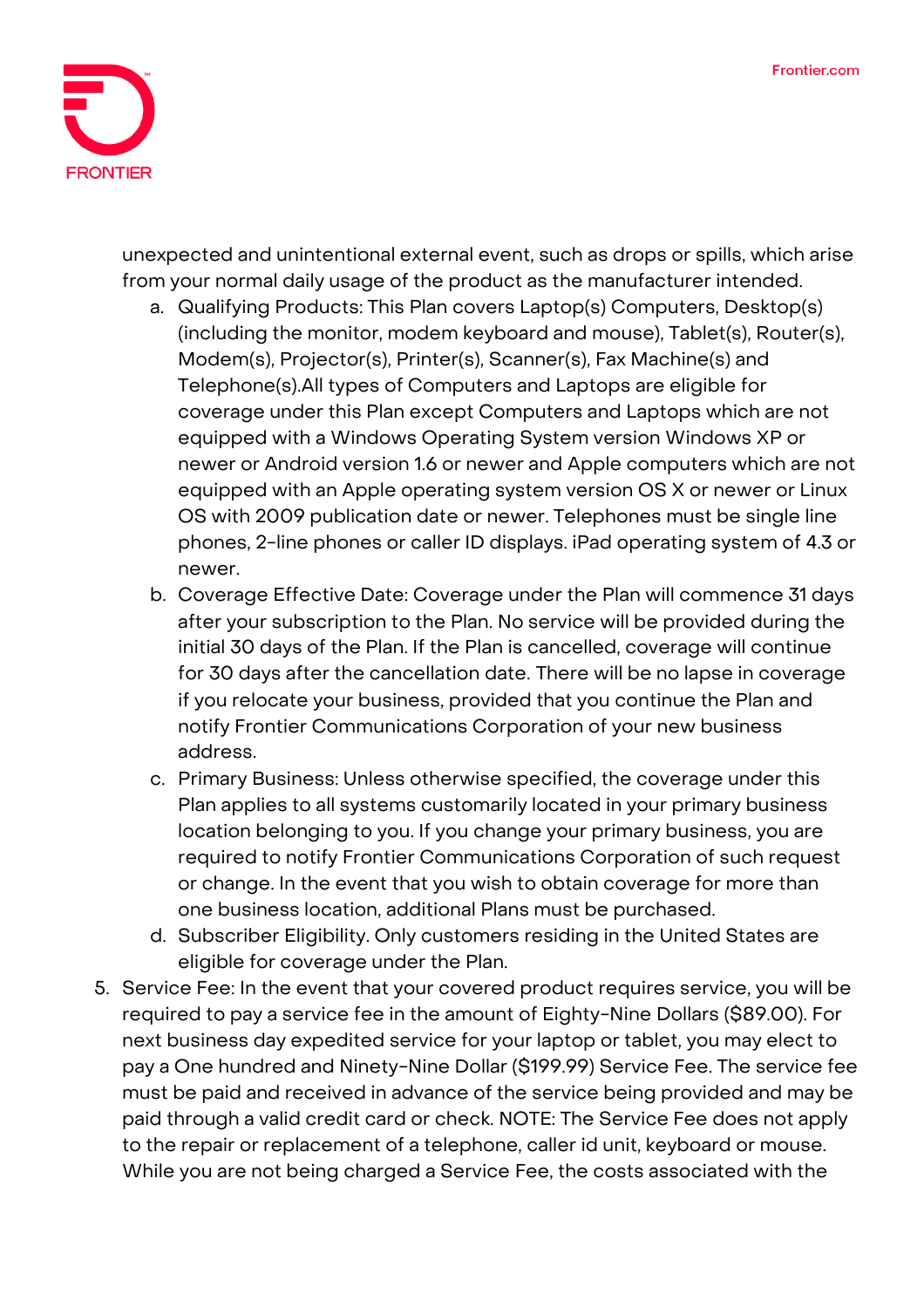

repair or replacement of these products will apply toward the aggregate claim limit under the Plan.

- 6. **Registration:** Registration of this Plan is not required. At your option, you may register the products to be covered by the Plan at any time during the coverage period. To perform this registration, please go online to https://hub.asurion.com/CAResidents. Changes and/or updates to the list of covered products can be made by updating your online account at this web address.
- 7. **Plan Limits of Liability (Aggregate Claim Limit):** Under the Plan, claims cannot exceed \$5,000 per 12-month rolling period which commences on the date of your first claim. We will be responsible for informing you, at the time of the claim, if you have reached the 5,000 aggregate claim limit. The retail value of any repairs shall be equal to the market retail value of parts and labor charges for repairing the product, as determined at our sole discretion, provided that the retail value for any repair shall not exceed the total retail value of a comparable replacement product. In the event that you reach the 12-month aggregate claim limit for claims and the product requires additional repairs, we will provide you with information on how to get the product repaired; however, we will not be responsible for any costs related to these repairs.
- 8. **Your Responsibilities:** This Plan is for your use only and may not be assigned. Products owned by anyone other than your business will not be covered by the Plan. Any abuse of the Plan by you, including but not limited to seeking replacement of a product not belonging to you, may result in termination of the Plan upon notice. The Product must be in good working condition prior to your Plan subscription. You must follow the instructions that are in the owner's manual for proper use, care and maintenance of the Product. Failure to follow the manufacturer's maintenance and service guidelines may result in the denial of coverage under this Plan. We strongly recommend (but do not require as a condition of this Plan) the regular back up of data and software. It is important that you back up all data files on your Computer or Laptop prior to the commencement of service; repairs to your Computer or Laptop may result in the deletion of such data files. Please retain these terms and conditions for your records.
- 9. **Payment:** You agree to pay monthly charges for this Plan as such charges may appear on your monthly bill from Frontier Communications Corporation. The monthly rate for the Plan was provided to you at the time you subscribed to the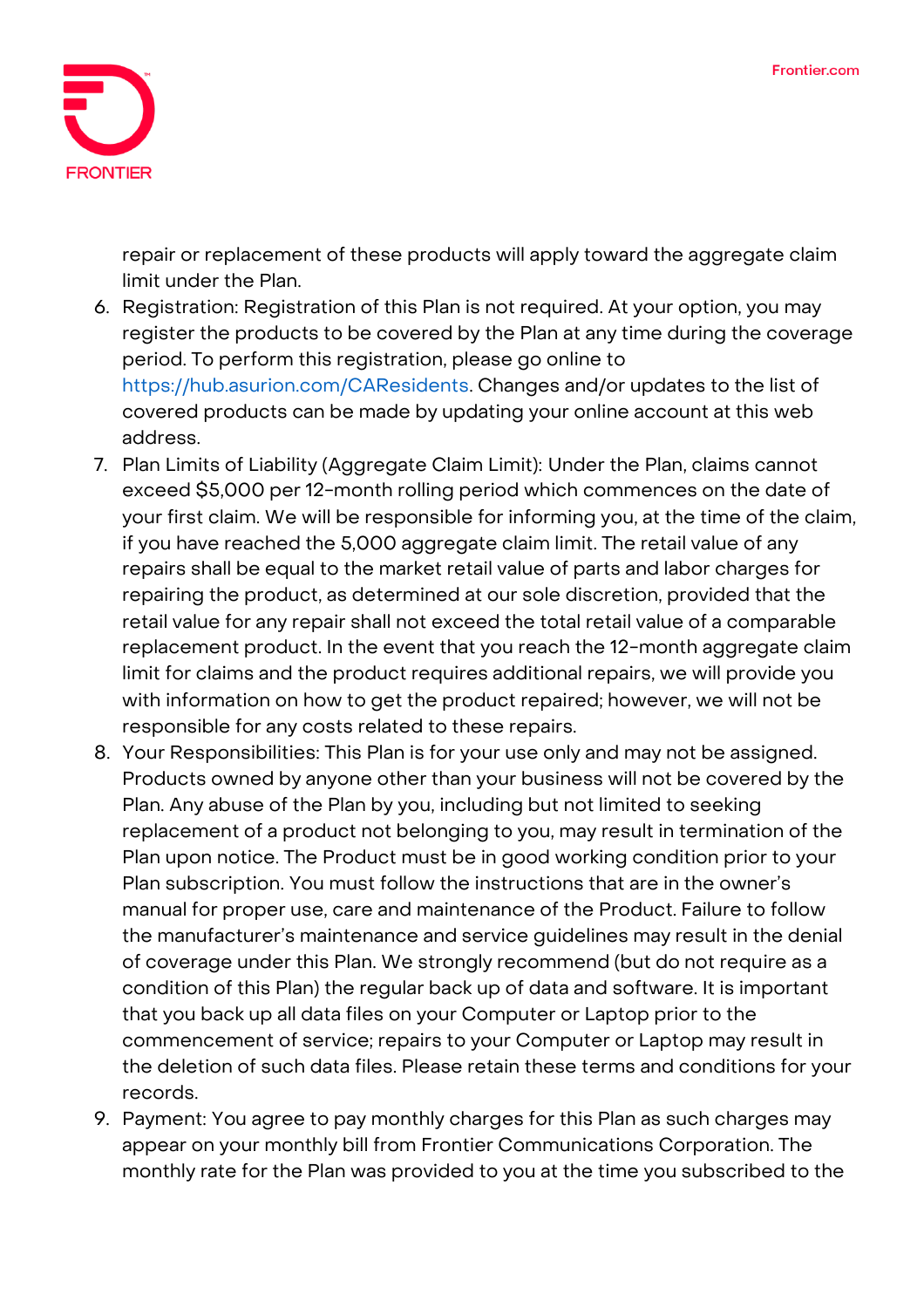

Plan. You may contact your Frontier Communications Corporation representative for the current applicable rate for the Plan. Non-payment by you may result in cancellation of the Plan. All charges, plus all applicable taxes, shall be due and payable by the due date stated on your Frontier Communications Corporation bill.

- 10. **If Your Product Needs Service:** In the event the product fails to operate, you may, 30 days after subscription to this Plan, file a claim by calling 1.866.442.3179, 24 hours a day, 7 days a week, excluding national holidays. If, at our sole discretion. If, at our sole discretion, it is determined that the product cannot be repaired, we will offer you a replacement product of like kind and quality, either new or refurbished. The cost of the replacement product cannot exceed the available balance of funds under the aggregate claim limit. Repaired or replaced products are warranted by us for 90 days from the date of product receipt by you. In the event that the product fails to function properly during such 90 days, we will repair or replace the product at no cost to you. Such services will not be charged against your aggregate claim limit under the Plan. If you choose not to accept the replacement product which we offer you, then we will provide a payment to you in the form of a gift card or check based on the fair market value of the product as determined by us, based upon the age of the product. This payment amount cannot exceed the available balance of funds under the aggregate claim limit. We may require you to fill out a claim facilitation form prior to receiving service for your product.
	- a. On-Site Service: If the product requiring service is a computer system, it will be serviced on-site. We will use our best efforts to have an authorized service provider contact you within one (1) business day of your initial call to arrange for service. Service will be provided during regular business hours Monday through Friday, except holidays. An adult (18 years or older) must be present during the time of service. You must provide a safe, nonthreatening environment for our technicians in order to receive on-site service. Due to environmental or technical requirements, if certain repairs cannot be completed where the product is located and must be repaired at another location, this Plan will cover all shipping and handling costs. The product must be located at your primary business address at the time of service.
	- b. Repair Depot Service: If the product requiring service is a Laptop or Tablet, it will be shipped to a designated repair depot location for service.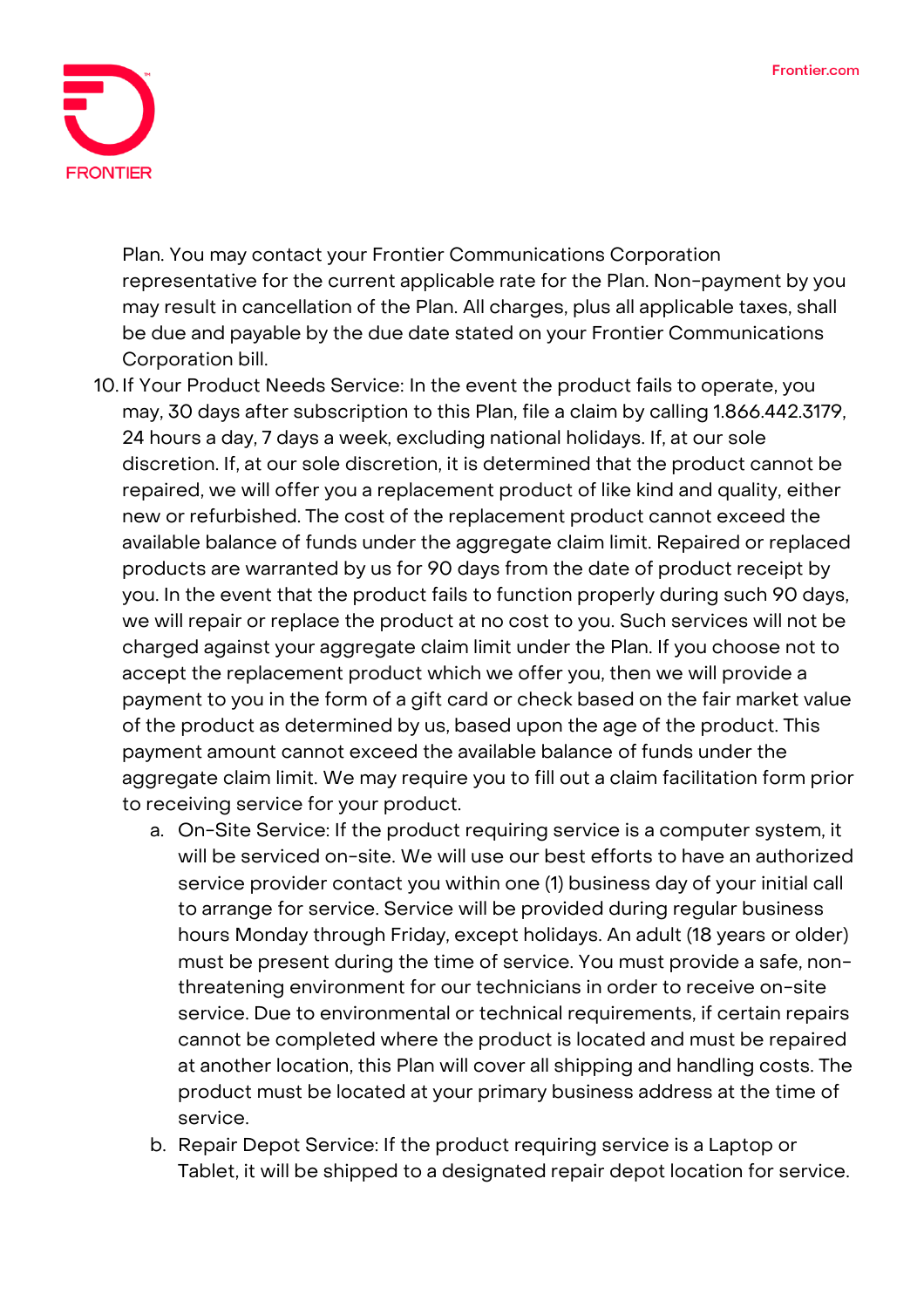

We will use our best efforts to ship a carton, prepaid shipping label and instructions for shipping your product to you within two (2) business days of your initial call for service. This Plan provides for next business day shipping. All shipping costs are covered by the Plan.

- 11. **Replacement Products: AT OUR DISCRETION, REPLACEMENTS WILL BE NEW, REBUILT, REFURBISHED, OR NON-ORIGINAL MANUFACTURER'S PARTS OR PRODUCTS THAT PERFORM TO THE ORIGINAL FACTORY SPECIFICATIONS.** If we opt to provide you a replacement product under the Plan, we reserve the right to retain ownership of your defective product. At our sole discretion, we may require that you return the defective product to our designated repair depot location as a condition to receiving your replacement product. Shipping costs associated with the return of the product will be paid by us.
- 12. **Insurance Securing this Plan:** This Plan is not a contract of insurance. The obligations of Asurion Warranty Services, Inc. under this Plan are secured by an insurance policy provided by Liberty Insurance Underwriters Inc. in the following states: AL, AR, CA, CT, GA, HI, IL, KY, MA, ME, MN, MO, MT, NC, NH, NV, NY, OK, OR, SC, TX, VT, VA, WA, WI, WY and all other states required by law. The obligations of Asurion Florida Warranty Services, Inc. under this Plan are secured by an insurance policy provided by Liberty Mutual Insurance Company. If within sixty (60) days we have not paid you for your covered claim, provided you with a refund owed or you are otherwise dissatisfied, you may make a claim directly to the applicable insurance company at 55 Water St. 18th Floor New York, NY 10041 for Liberty Insurance Underwriters, Inc. and at 175 Berkeley Street, Boston, Massachusetts, 02116, for Liberty Mutual Insurance Company or by calling toll free 1.800.677.9163.
- 13. **Exclusions – What Is Not Covered:** This Plan does not cover the following:
	- a. Accidental damage from handling on all Telephones, Desktop computers or those computers not intended for portable use by the manufacturer
	- b. Products with pre-existing conditions at the time of your subscription to the Plan;
	- c. Laptop Batteries as a standalone claim;
	- d. Cosmetic defects, damage to or failures of non-operational components that do not inhibit the proper operation and performance of a covered item, such as but not limited to: appearance parts; broken hinges; cracked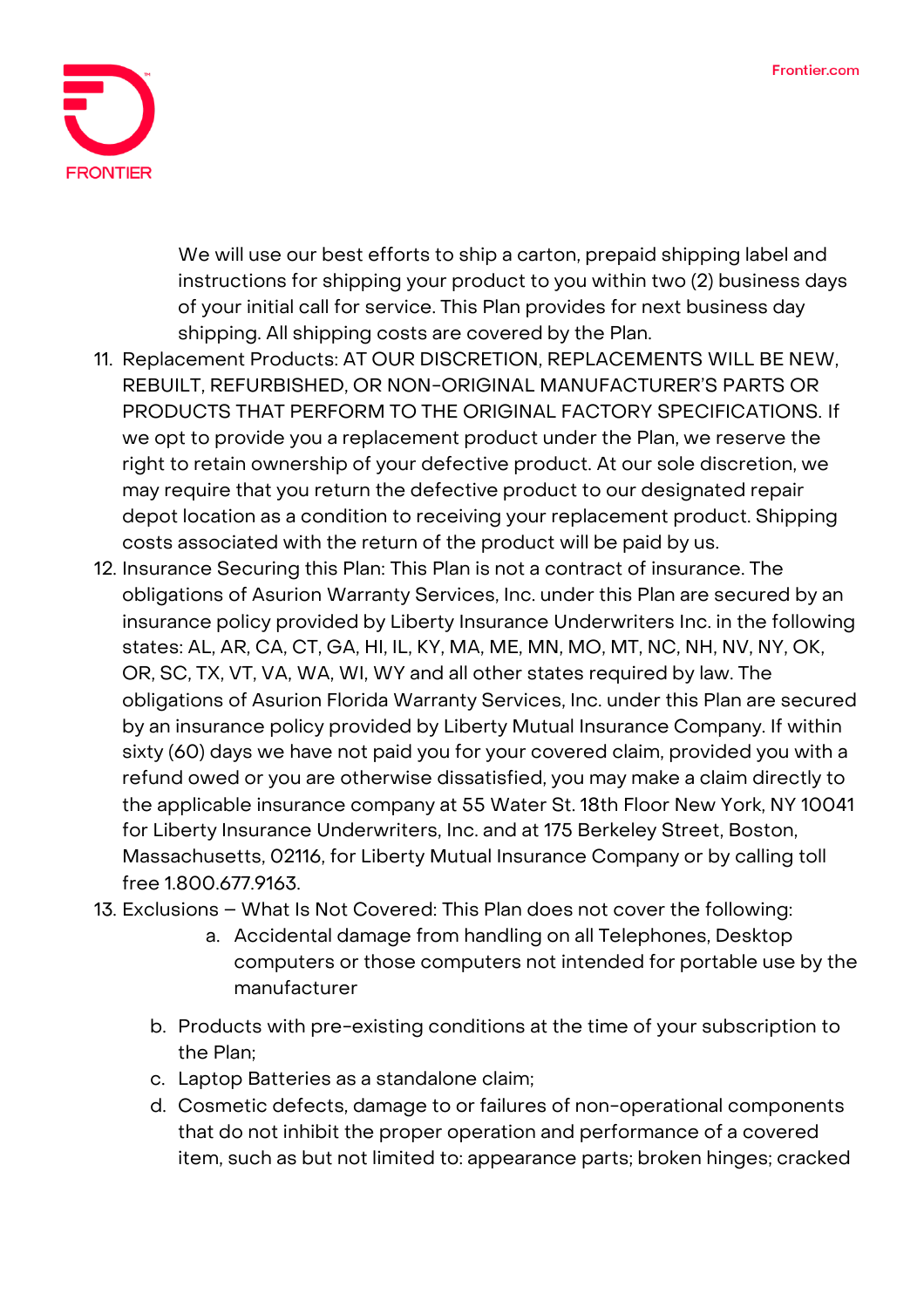

cases; decorative finishing; finish defects; handles; nonfunctional plastic; trim; accessories; attachments;

- e. Damage or costs resulting from: improper installation or setup; use in any combinations not approved in the manufacturer's specifications; unauthorized modifications, alterations, repairs or repair personnel;
- f. Failure, inoperability, or disruption of any product or product functions due to any design flaw or systemic manufacturing defect;
- g. Failures, damage or loss caused by any physical force external to the product, whether accidental or intentional, including but not limited to: any disaster, whether natural (acts of God) or man-made, whether local or catastrophic; abuse; acts of war; civil disorders; corrosion; dirt; mold; dust; earthquake; fire; hail; insects or other animals; liquid immersion; malicious mischief; misuse; negligence; nuclear accident; riot; rust; sand; smoke; storm; terrorist attack; vandalism; wind;
- h. Costs associated with installation or de-installation of any product;
- i. Burned-in images and pixel failure within designed specifications or that do not materially alter the product's functionality;
- j. Wireless repeaters, additional base stations;
- k. Laptops and Computers that do not have administrator's permissions. Covered Laptops and Computers must be able to upload and download software;
- l. Products that are not owned by your business, leased and rented products, or products that are not customarily located in your specified business;
- m. Loss or damage to the product either while in storage or in the course of transit, delivery, or redelivery, except where the loss or damage occurs while your product is located at our designated repair depot;
- n. Normal periodic or preventative maintenance, inspections, cleaning, or tune-ups; minor adjustments and settings outlined in the product owner's manual that the user can perform; costs related to any service request which results in customer education or no problem found;
- o. Products whose serial number has been altered or removed;
- p. Products located outside the United States;
- q. Repair or replacement covered by a manufacturer recall in effect at the time of the failure;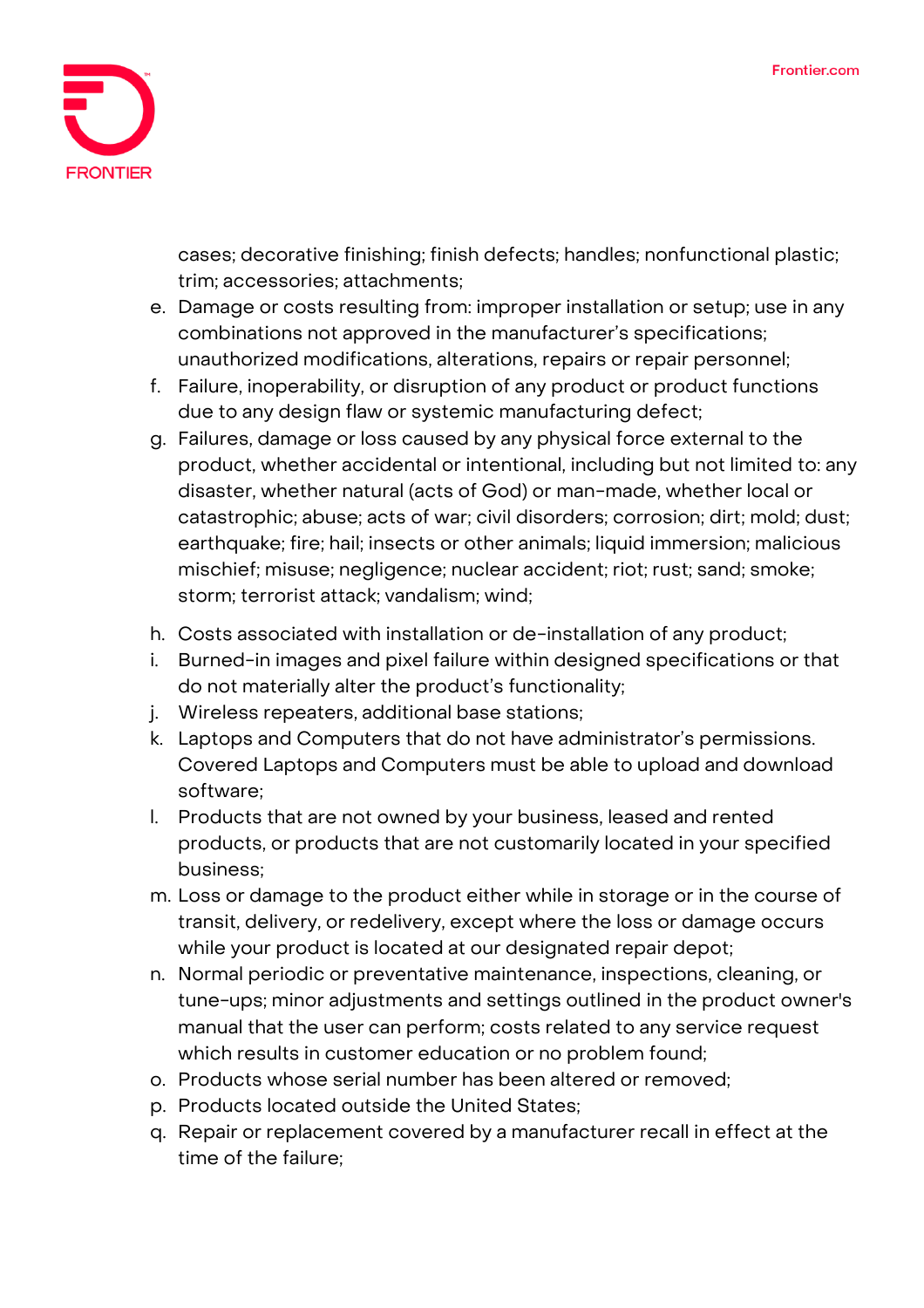

- r. Support or repairs to software; loss or damage to software due to any cause; including but not limited to, computer virus; worm; Trojan programs; adware, spyware, firmware or any other software program;
- s. Data or software of any kind that is deleted or damaged during a repair or replacement under this Plan;
- t. Special, indirect, or consequential damages or losses; or
- u. Theft or loss of the product.
- v. Decorative/Novelty telephone sets (e.g., football phones); facsimile machines; leased equipment; cellular phones, pagers, ancillary equipment;
- w. Telephone accessories including, but not limited to, headsets, cords, and the like;
- x. Special needs accessories including, but not limited to, handset boosters, visual ring indicators, and the like;
- y. Rotary or hardwired telephones and VoIP enabled phones;
- z. Telephones with 3 or more lines or PBX/Key systems;
- aa. other non-telephone equipment (other than Caller ID display units);
- bb. Computer telephony equipment
- cc. cc. Lamps and bulbs
- dd. Damage which is not reported within 30 days after the cancellation or termination of the Plan.
- 14. **Renewal:** This Plan automatically renews from month to month until cancelled.
- 15. **Transfer:** This Plan is not transferable to another party.
- 16. **Cancellation:** This Plan is provided on a month-to-month basis and can be canceled by you at any time for any reason by notifying Frontier Communications Corporation's local business office (or other number that Frontier Communications Corporation may designate for such purpose) or by notifying Asurion in writing at P.O. Box 1818, Sterling, VA 20166. We may elect not to renew the Plan upon 30 days written notice to you. Upon any termination or cancellation by you or Frontier Communications Corporation, you will have coverage provided, at no cost for an additional thirty (30) days after the date of termination or cancellation of this Plan. All claims under this Plan must be reported to us within thirty (30) days after cancellation of the Plan. For residents of AL, AR, CA, HI, MA, MD, ME, MN, MO, NV, NJ, NM, NY, SC, TX, WA, WI and WY any refund owed and not paid or credited within thirty (30) days of cancellation shall include a 10% penalty per month.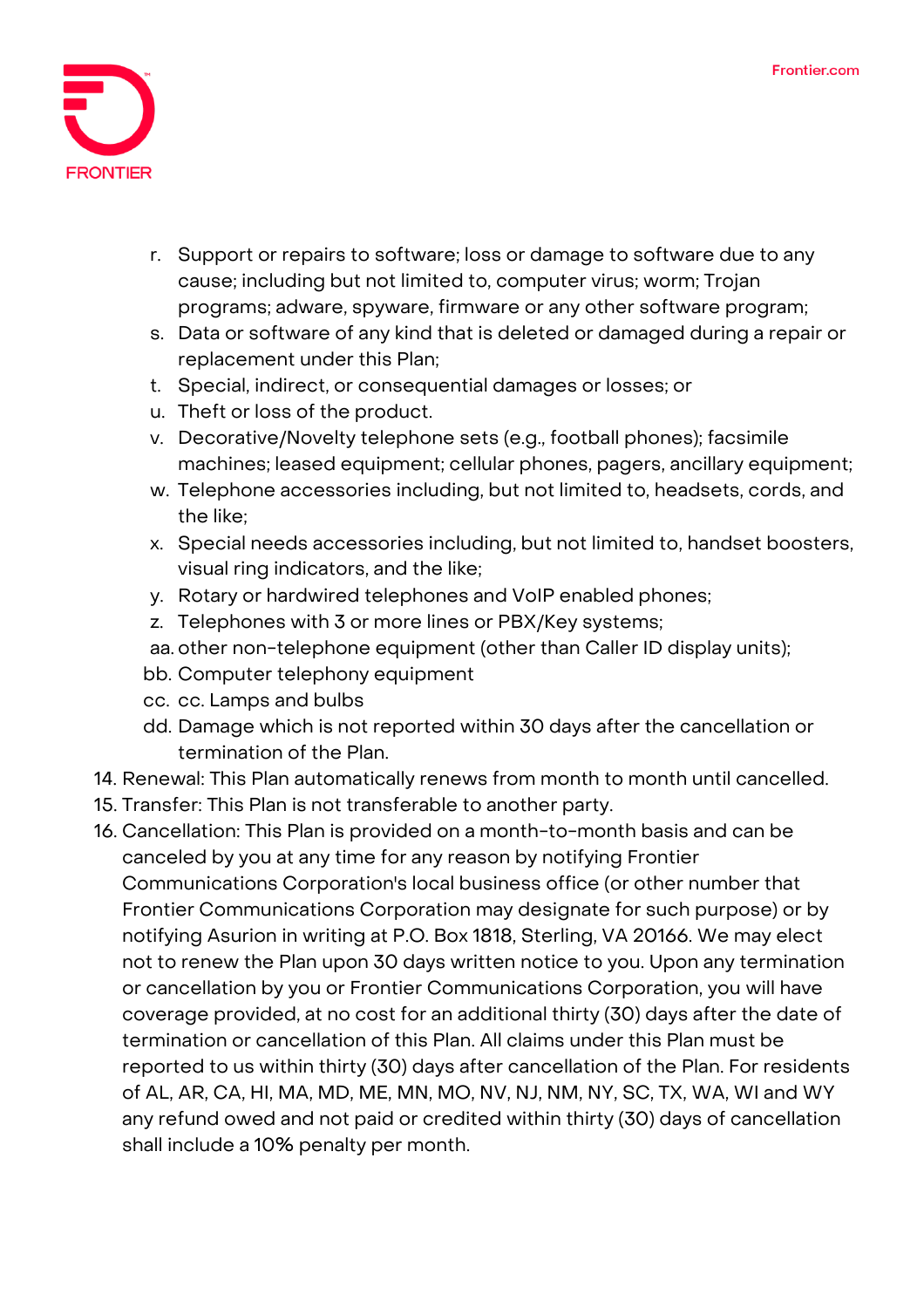

- 17. **Changes to the Plan:** WE MAY CHANGE THE MONTHLY CHARGE FOR THE PLAN, OR WE MAY CHANGE THESE TERMS AND CONDITIONS FROM TIME TO TIME UPON THIRTY (30) DAYS WRITTEN NOTICE TO YOU. SUCH NOTICE MAY BE PROVIDED AS A MESSAGE PRINTED ON THE Frontier Communications Corporation BILL, IN A SEPARATE MAILING OR EMAIL OR BY ANY OTHER REASONABLE METHOD AT Frontier Communications Corporation's DISCRETION. IF YOU DO NOT AGREE TO THE MODIFIED CHARGES OR TERMS OF THE AGREEMENT, YOU MAY CANCEL THE PLAN BY NOTICE TO Frontier Communications Corporation AT ANY TIME IN ACCORDANCE WITH THESE TERMS AND CONDITIONS. THE PAYMENT OF APPLICABLE CHARGES BY YOU, OR A REQUEST FOR SERVICE UNDER THE PLANS, AFTER RECEIVING SUCH NOTICE OF A CHANGE IN THE CHARGES OR OTHER TERMS AND CONDITIONS WILL BE DEEMED TO BE ASSENT BY YOU TO THE CHANGE (S) IN THE CHARGES, TERMS OR CONDITIONS.
- 18. **Limitation of Liability:** Our or Frontier's liability for any negligence, error, mistake, or omission regarding the Plan or replacement of product(s) under the Plan is limited to a correction of any such error, mistake or omission. If such a correction is not possible, our liability will be limited to charges paid to Frontier Communications Corporation in the applicable month pursuant to the Plan. Any refund must be requested by you. IN NO EVENT WILL THE PLAN OBLIGOR, ADMINISTRATOR OR Frontier Communications Corporation BE LIABLE FOR INDIRECT, INCIDENTAL OR CONSEQUENTIAL DAMAGES INCLUDING BUT NOT LIMITED TO PERSONAL INJURIES OR LOSS OF INCOME ARISING OUT OF OR CONNECTED TO THE PROVISION OF THE PLAN, REPAIR OR REPLACEMENT OF PRODUCTS UNDER THE PLAN AND CAUSED BY NEGLIGENCE, ERROR, MISTAKE OR OMISSION ON THE PART OF THE PLAN OBLIGOR, ADMINISTRATOR OR Frontier Communications Corporation OR THEIR RESPECTIVE EMPLOYEES, AGENTS OR SUBCONTRACTORS.
- 19. **Force Majeure:** We shall not be held responsible for any delay or failure in performance of any part of this Plan to the extent that such delay or failure is caused by fire, flood, explosion, war, strike, embargo, government requirement, regulatory agency requirement civil or military authority, acts of God, or other similar causes beyond our control.
- 20. **Non-waiver:** Our failure in any circumstance to require strict adherence to any term or condition set forth herein shall not be deemed a waiver by us of any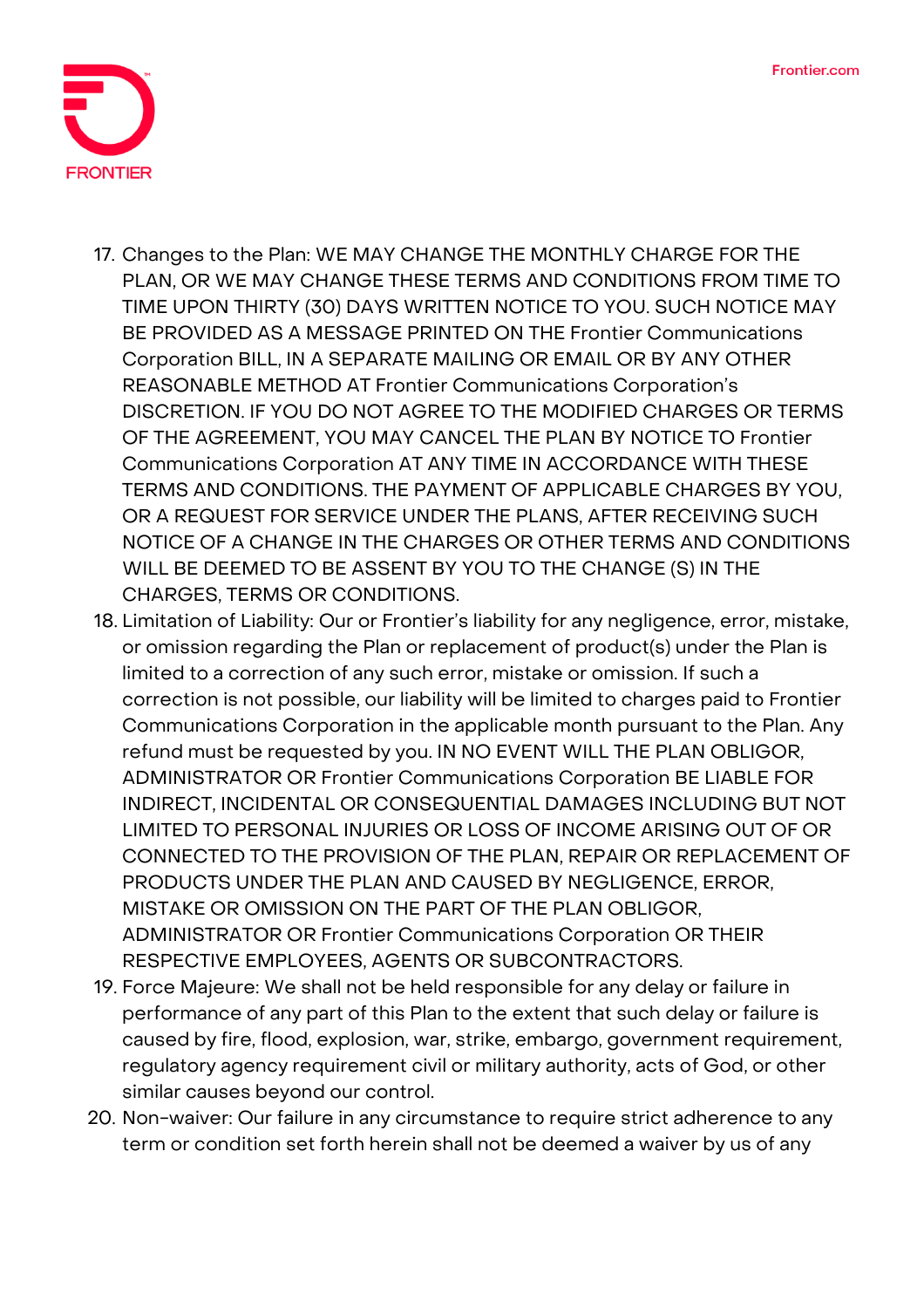

such term or condition under any other circumstance or of any other term or condition set forth herein.

21. **Arbitration Agreement:** Most of the questions or concerns that you may have about the program or this Plan can be addressed quickly and satisfactorily by contacting us at 1.866.856.3882. In the unlikely event that there are any disputes that cannot be resolved informally, **YOU AND WE AGREE TO RESOLVE THOSE DISPUTES THROUGH BINDING ARBITRATION OR SMALL CLAIMS COURT INSTEAD OF THROUGH COURTS OF GENERAL JURISDICTION. YOU AND WE AGREE THAT ANY ARBITRATION WILL TAKE PLACE ON AN INDIVIDUAL BASIS ONLY. YOU AND WE AGREE TO WAIVE OUR RIGHTS TO A TRIAL BY JURY AND TO PARTICIPATE IN A CLASS ACTION**. For the purpose of this arbitration agreement, references to "we" and "us" include (1) the Plan Obligor and Administrator, as defined in Sections 1 and 2 above, and their respective parents, subsidiaries, affiliates, agents, employees, successors and assigns; and (2) Frontier Communications Corporation and its wholly owned subsidiaries. The enforcement and interpretation of this arbitration agreement is governed by the Federal Arbitration Act. This arbitration agreement shall survive the termination of this Plan.

This arbitration agreement is intended to be interpreted broadly, and it includes, without limitation: (1) any dispute or claim arising out of or relating in any way to the program or to this Plan this Plan, whether based in contract, tort, statute, fraud, misrepresentation or otherwise; and (2) any such dispute or claim that arose either before this arbitration agreement or Plan was entered into by you and us or that arises after this arbitration agreement or Plan is terminated. Notwithstanding any of the foregoing, this arbitration agreement does not preclude you or us from bringing an individual action in small claims court. This arbitration agreement also does not preclude you from informing any federal, state or local agencies or entities of your dispute or claim. Such agencies or entities may be able to seek relief from us on your behalf.

If you wish to arbitrate a dispute or claim against us, you must first send a Notice of Claim ("Notice") in writing and by certified mail to 22660 Executive Drive, Suite 122, Sterling VA 20166, Attn: Legal Dept. The Notice must state the basis for your dispute or claim and the relief you are seeking. If we do not resolve the dispute or claim to your satisfaction within 30 days of receipt of the Notice, you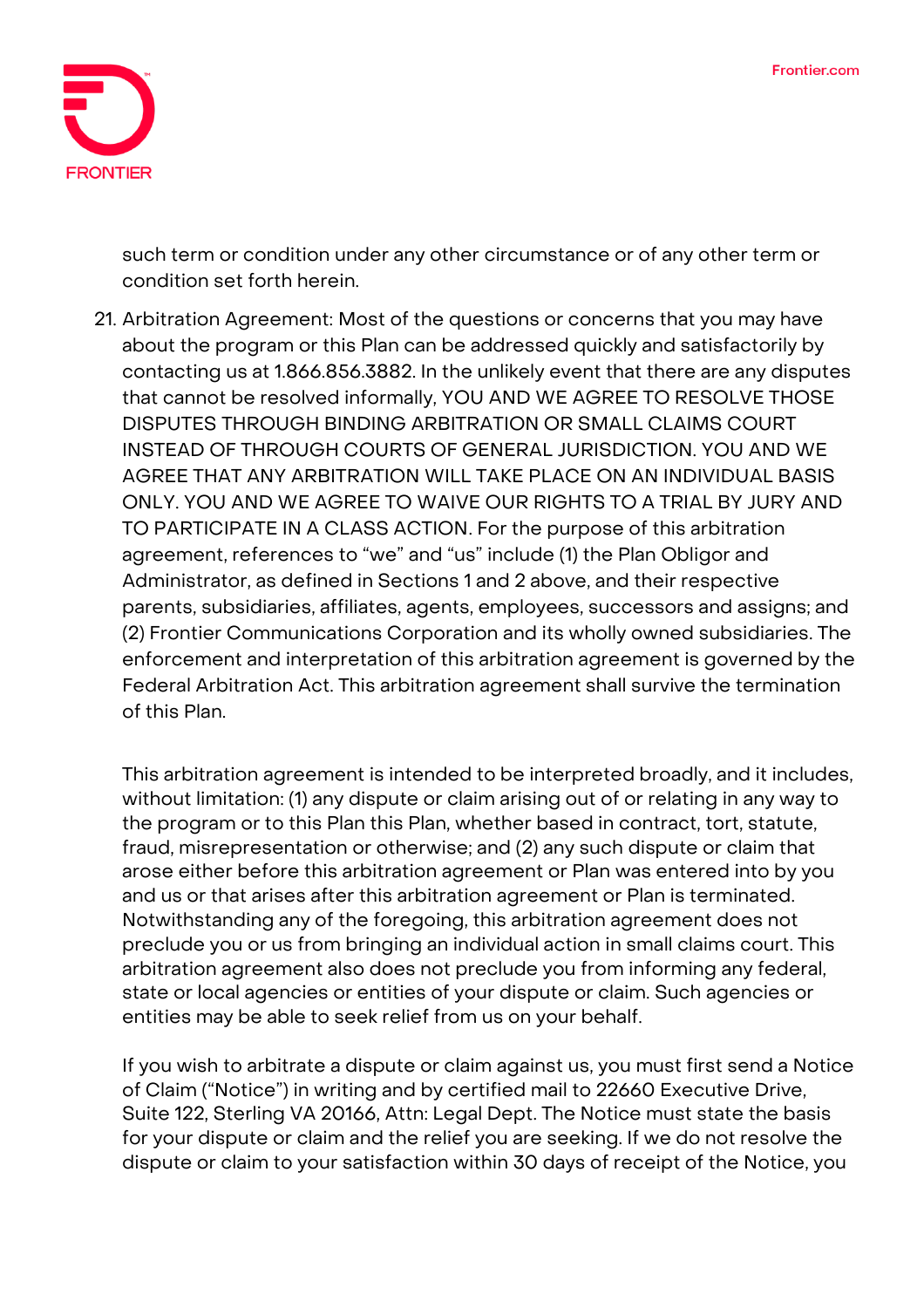

may initiate an arbitration against us with the American Arbitration Association ("AAA"). You can obtain the forms necessary to initiate an arbitration by calling 1.800.778.7879 or by visiting the AAA's website at www.adr.org. After we receive notice of the arbitration, we will reimburse you for payment of the filing fee required to initiate the arbitration, as long as your dispute or claim is for less than \$75,000. If you are unable to pay the filing fee required to initiate the arbitration, we will pay the filing fee if you send a request to us in writing and by certified mail to 22660 Executive Drive, Suite 122, Sterling VA 20166, Attn: Legal Dept. The arbitration shall be administered by the AAA in accordance with the Commercial Arbitration Rules and the Supplementary Procedures for Consumer Related Disputes (the "Arbitration Rules") in effect at the time the arbitration is initiated and as modified by this arbitration agreement. You can obtain a copy of the Arbitration Rules by visiting the AAA's website at www.adr.org or by calling the AAA at 1.800.778.7879.

The arbitrator appointed by the AAA to decide your claim or dispute is bound by the terms of this agreement to arbitrate. All issues related to your claim or dispute will be decided by the arbitrator, with the exception that issues relating to the scope and enforceability of this agreement to arbitrate will be decided by a court. Unless you and we agree otherwise, any arbitration hearings will take place in the county or parish of your mailing address. If your claim or dispute is for \$10,000 or less, we agree that you may choose to conduct the arbitration hearings either by submitting written documents to the arbitrator or by appearing before the arbitrator in person or by telephone. If your claim or dispute is for more than \$10,000, the right to arbitration hearings will be determined by the Arbitration Rules. We will pay all filing, administration and arbitrator fees for any arbitration initiated pursuant to this agreement to arbitrate, unless you seek more than \$75,000 from us in the arbitration or your dispute or claim is found by the arbitrator to have been frivolous or brought for an improper purpose under Federal Rule of Civil Procedure 11(b). In those two cases, the payment of such fees shall be governed by the Arbitration Rules.

At the conclusion of the arbitration hearings, the arbitrator shall issue a decision and provide a written explanation of the facts and law upon which that decision is based. If the arbitrator finds in your favor and issues a damages award that is greater than the value of the last settlement offer made by us before the arbitrator was selected or if we made no settlement offer before the arbitrator was selected and the arbitrator awards you any damages, we will: (1) pay you the amount of the damages award or \$10,000, whichever is greater; and (2) pay your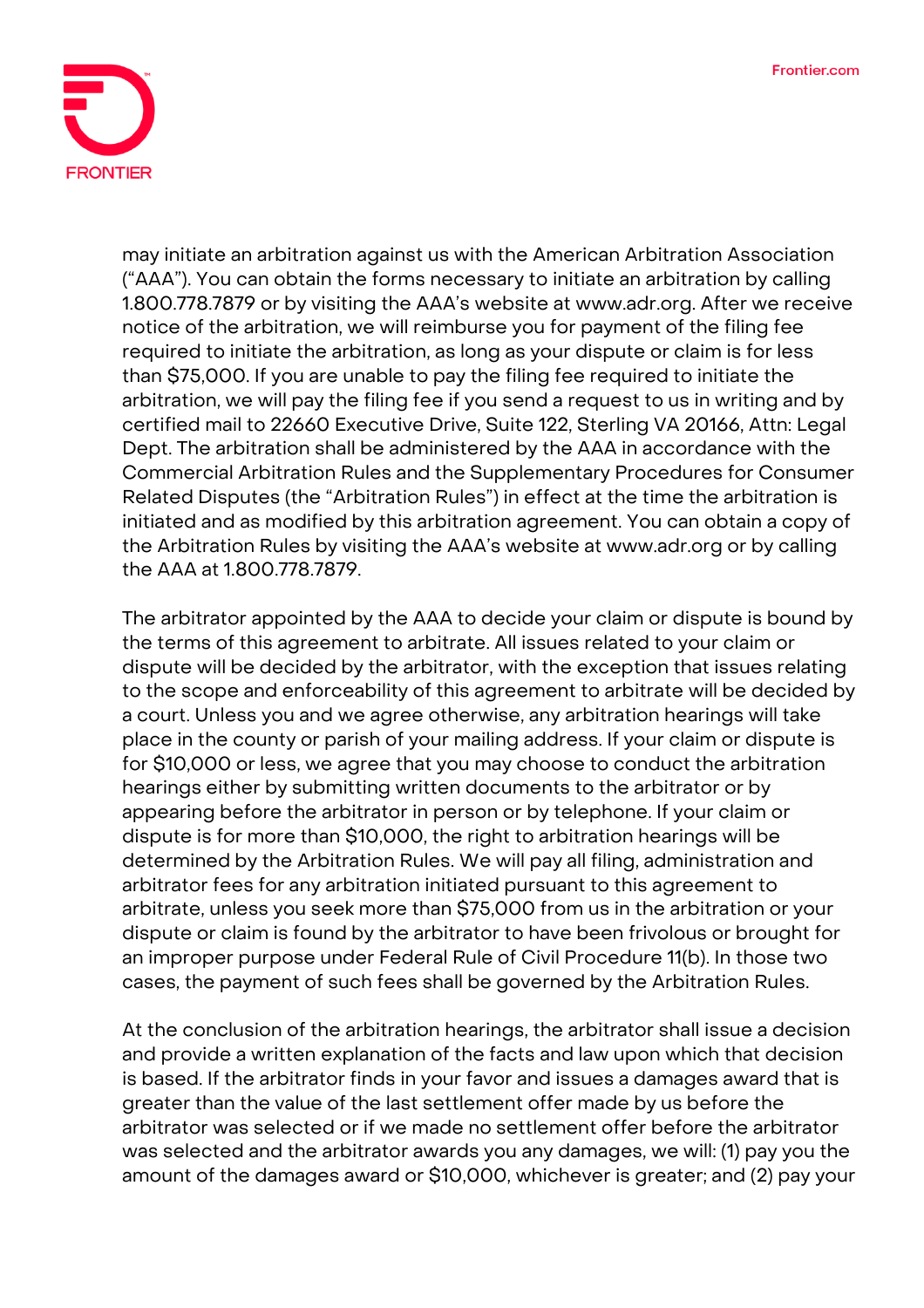

attorney, if any, twice the amount of the attorneys' fees and the actual amount of any expenses he or she reasonably incurred when investigating and pursuing your dispute or claim in arbitration. Neither you nor we will disclose any settlement offers to the arbitrator until after the arbitrator has issued a decision and determined the damages award, if any. The arbitrator may resolve any disputes regarding fees and expenses either during the arbitration hearings or within 14 days of issuing a decision. While the right to the attorney's fees and expenses discussed above is in addition to any right you may have to such fees and expenses under applicable law, neither you nor your attorney may recover duplicate awards of attorney's fees and expenses. Although we may have the right under applicable law to recover attorney's fees and expenses from you if we prevail in the arbitration, we hereby agree to waive the right to do so.

To the extent either declaratory or injunctive relief is sought by you in the arbitration, such relief can be awarded only in your favor and only to the extent necessary to provide the relief warranted by your claim. **YOU AND WE AGREE THAT YOU MAY BRING A CLAIM AGASINT US ONLY IN YOUR INIDIVIDUAL CAPACITY AND NOT AS A PLAINTIFF OR CLASS MEMBER IN ANY PURPORTED CLASS OR REPRESNTATIVE PROCEEDING.** Unless you and we agree otherwise, the arbitrator may not consolidate the dispute or claim of another person with your dispute or claim and may not preside over any form of a representative or class proceeding. If this specific provision of this arbitration agreement is found to be unenforceable, then the entirety of this arbitration agreement shall be null and void.

## **State Variations**

The following state variations shall control if inconsistent with any other terms and conditions:

**Alabama Residents:** You may cancel this Plan within twenty (20) days of the receipt of this Plan. If no claim has been made under the Plan, the Plan is void and we shall refund to you the full purchase price of the Plan including any premium paid for the applicable insurance policy. If you cancel this Plan after twenty (20) days of receipt of this Plan, we shall refund to you the unearned portion of the full purchase price of the Plan including the unearned portion of any premium paid for any applicable insurance policy. Any refund due to you will be credited to any outstanding balance of your account, and the excess, if any shall be refunded to you.

**Arizona Residents:** If your written notice of cancellation is received prior to the expiration date, the Administrator shall refund the remaining pro-rata price, regardless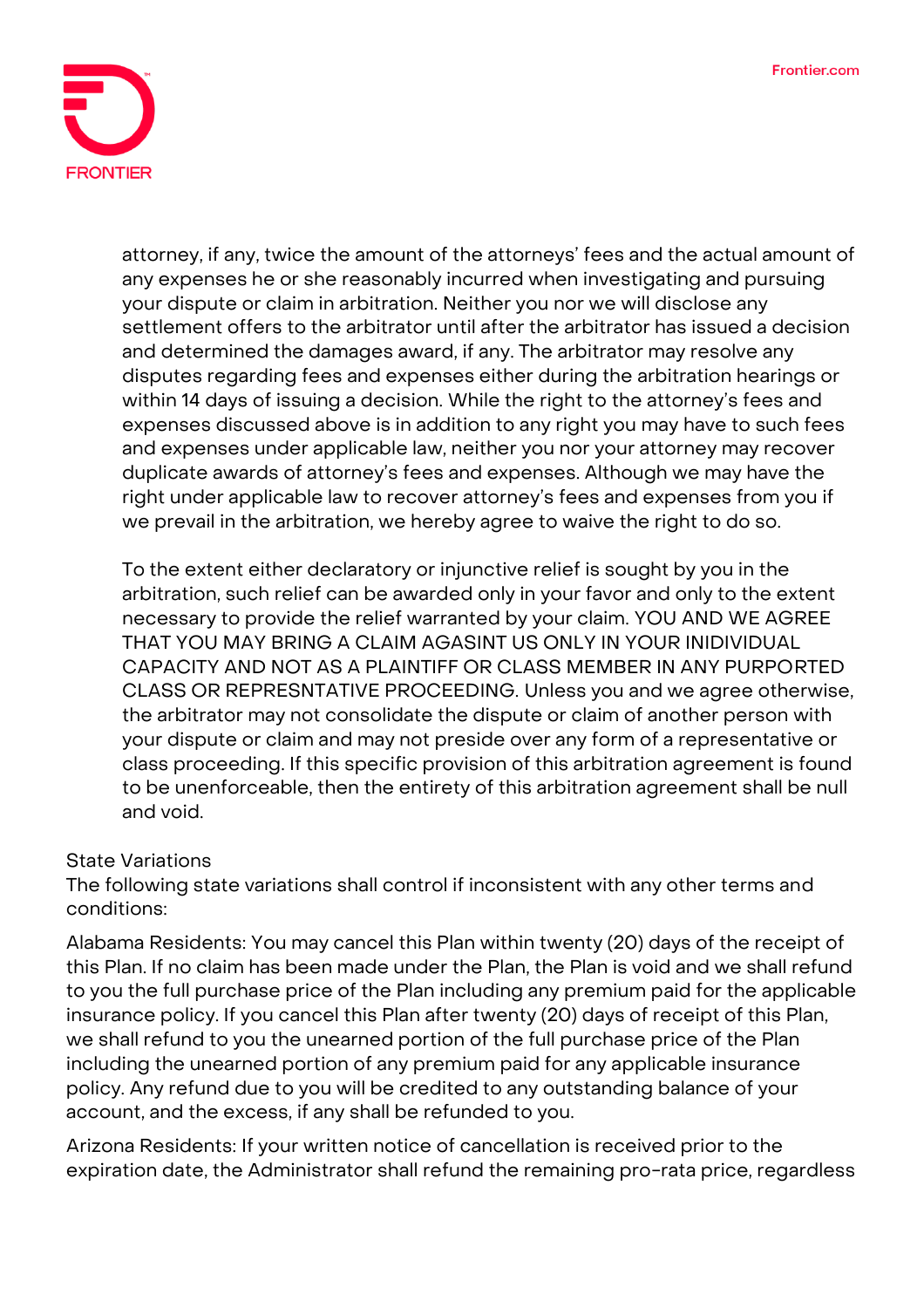

of prior services rendered under the Plan. The pre-existing condition exclusion does not apply to conditions occurring prior to the sale of the consumer product by the Obligor, its assignees, subcontractors and/or representatives.

**California Residents:** For all products other than home appliances and home electronic products, the Cancellation provision is amended as follows: If the Plan is cancelled: (a) within sixty (60) days of the receipt of this Plan, you shall receive a full refund of the price paid for the Plan provided no service has been performed, or (b) after sixty (60) days, you will receive a pro rata refund, less the cost of any service received.

**Connecticut Residents:** The expiration date of this Plan shall automatically be extended by the duration that the product is in our custody while being repaired. In the event of a dispute with the Administrator, you may contact The State of Connecticut, Insurance Department, PO Box 816, Hartford, CT 06142-0816, Attn: Consumer Affairs. The written complaint must contain a description of the dispute, the purchase price of the product, the cost of repair of the product and a copy of the Plan.

**Florida Residents:** The Plan shall be cancelled by us for fraud or material misrepresentation, including but not limited to commercial or rental use. Unauthorized repair or replacement of covered equipment shall result in the cancellation of the Plan by us. In the event of cancellation by us, written notice of cancellation shall be mailed to you not less than sixty (60) days before cancellation is effective. This Plan can be cancelled by you at any time for any reason by emailing, mailing or delivering to us notice of cancellation. If the Plan is cancelled: (a) within thirty (30) days of the receipt of the Plan, you shall receive a full refund of the price paid for the Plan provided no service has been performed, or (b) after thirty (30) days, you will receive a refund based on 100% of unearned pro rata premium less any claims that have been paid or less the cost of repairs made by us. If we cancel the Plan, the return premium is based upon 100% of the unearned pro rata premium. The rate charged for this Plan is not subject to regulation by the Florida Office of Insurance Regulation.

**Georgia Residents:** This Plan shall be non-cancelable by us except for fraud, material misrepresentation, or failure to pay consideration due therefore. The cancellation shall be in writing and shall conform to the requirements of Code 33-24-44. You may cancel at any time upon demand and surrender of the Plan and we shall refund the excess of the consideration paid for the Plan above the customary short rate for the expired term of the Plan. This Plan excludes coverage for incidental and consequential damages and pre-existing conditions only to the extent such damages or conditions are known to you or reasonably should have been known to you. As stated in the Arbitration Agreement of this Plan, either party may bring an individual action in small claims court. The Arbitration Agreement Addendum does not preclude You from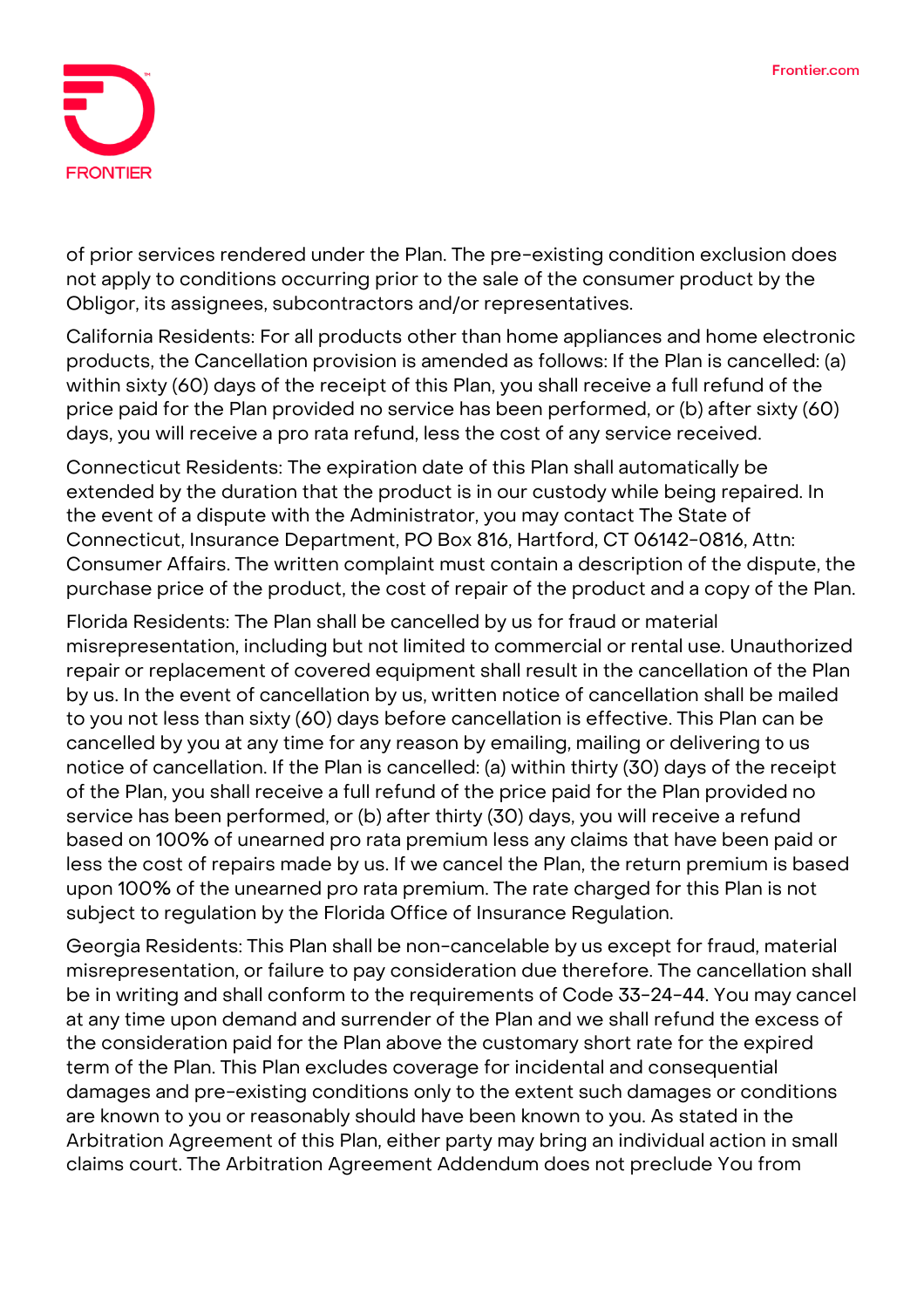

bringing issues to the attention of federal, state, or local agencies or entities of your dispute. Such agencies or entities may be able to seek relief on your behalf. You and we agree to waive the right to a trial by jury and to participate in class arbitrations and class actions. Nothing contained in the arbitration provision shall affect your right to file a direct claim under the terms of this Plan against Liberty Insurance Underwriters, Inc. pursuant to O.C.G.A. 33-7-6.

**Illinois Residents:** You may cancel this Plan for any reason at any time. If you cancel within thirty (30) days of Plan purchase, and we have not paid a claim, you will receive a full refund, less a cancellation fee of \$50.00 or 10% of the Plan price. If you cancel after thirty (30) days or any time after we pay a claim, you will receive a pro-rata refund of the Plan price based on the days remaining, less any claims that have been paid, less a cancellation fee of \$50.00 or 10% of the Plan price.

**Maine Residents:** You may cancel this Plan within twenty (20) days of the receipt of this Plan if sent by mail or within ten (10) days if delivered at the point of sale. If no claim has been made under the Plan, the Plan is void and we shall refund to you the full purchase price of the Plan including any premium paid for the applicable insurance policy. If you cancel this Plan after twenty (20) days of receipt of this Plan if sent by mail or within ten (10) days if delivered at the point of sale, we shall refund to you the unearned pro rata premium, less any claims paid. An administrative fee not to exceed ten (10) percent of the premium fee by you may be charged by us. Any refund due to you will be credited to any outstanding balance of your account, and the excess, if any shall be refunded to you. In the event of cancellation by us, written notice to you will be provided at least 15 days prior to the cancellation and will contain the effective date of the cancellation and the reason for cancellation. If a Plan is cancelled by us, you will be refunded 100% of the unearned pro rata provider fee, less any claims paid. An administrative fee not to exceed 10% of the provider fee paid by you may be charged by us.

**Nevada Residents:** The Arbitration Agreement provision of this Plan is deleted and does not apply. You are entitled to a "Free Look" period for this Plan. If you decide to cancel this Plan within thirty (30) days of purchase, you are entitled to a one hundred percent (100%) refund of any fees paid. If you cancel this Plan after thirty (30) days from purchase, you will receive a pro rata refund based on the days remaining, less a cancellation fee of twenty-five dollars (\$25.00) or ten percent (10%) of the Plan fee, whichever is less. If we fail to pay the cancellation refund as stated in the Cancellation section, the penalty will be ten percent (10%) of the purchase price for each thirty (30) day period or portion thereof that the refund and any accrued penalties remain unpaid. If this Plan is canceled by us, no cancellation may become effective until at least 15 days after the notice of cancellation is mailed to you. We can cancel this Plan due to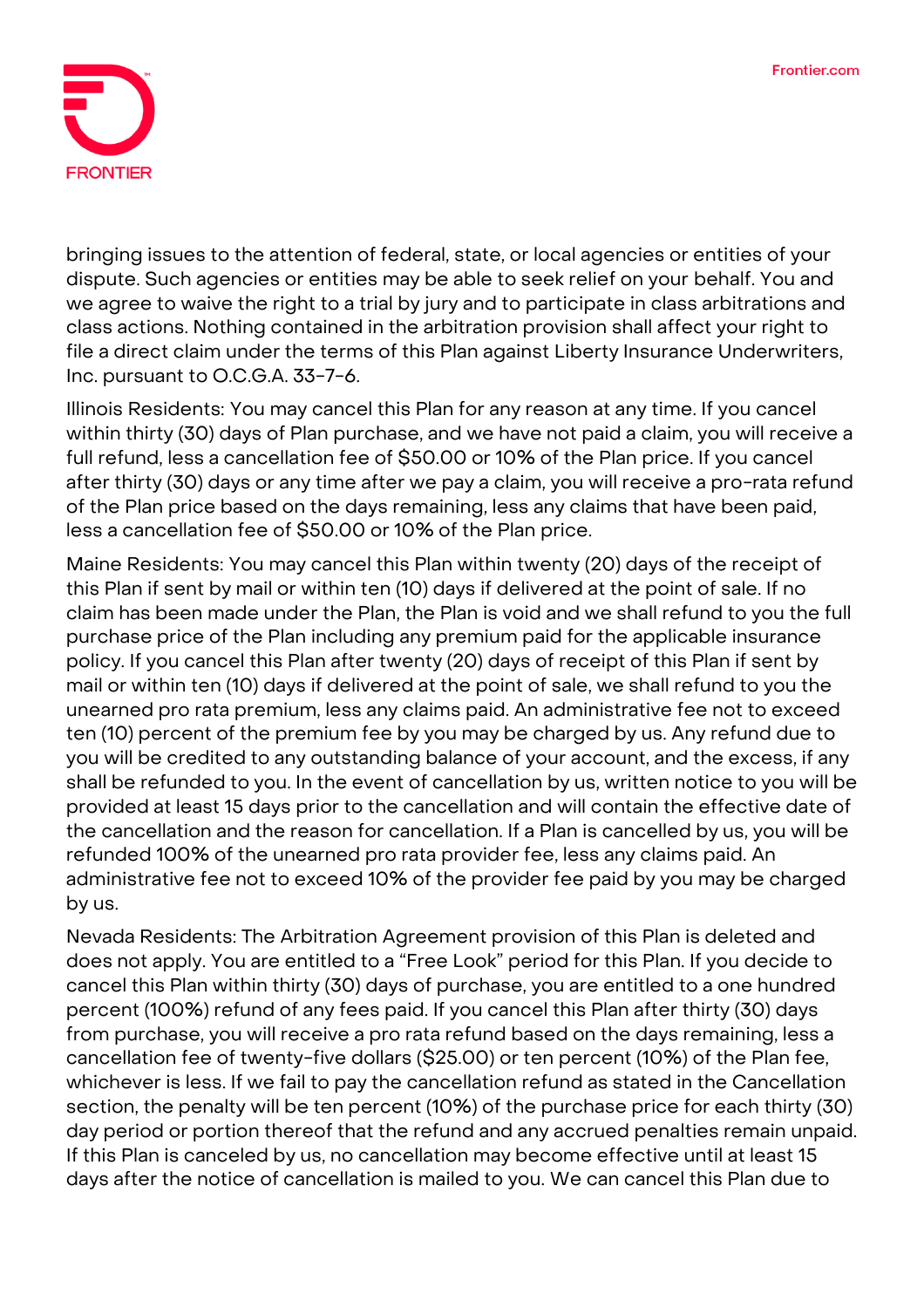

unauthorized repairs which result in a material change in the nature or extent of the risk, occurring after the first effective date of the current Plan, which causes the risk of loss to be substantially and materially increased beyond that contemplated at the time the Plan was issued or last renewed. If we cancel this Plan no cancellation fee will be imposed and no deduction for claims paid will be applied. If your covered failure results in a loss of heating, cooling, or electrical power to your air conditioner or refrigerator/freezer, repairs on your covered product will commence within 24 hours after you report your claim. If these repairs cannot be completed within three (3) calendar days, we will send you a report indicating the status of these repairs.

**New Hampshire Residents:** Contact us at 1.866.268.7221 with, questions, concerns, or complaints about the program. In the event you do not receive satisfaction under this Plan, you may contact the State of New Hampshire Insurance Department, 21 South Fruit Street, Suite 14, Concord, New Hampshire 03301, telephone number: 1.603.271.2261.

**New Mexico Residents:** If this Plan has been in force for a period of seventy (70) days, we may not cancel before the expiration of the Plan term or one (1) year, whichever occurs first, unless: (1) you fail to pay any amount due; (2) you are convicted of a crime which results in an increase in the service required under the Plan; (3) you engage in fraud or material misrepresentation in obtaining this Plan; (4) you commit any act, omission, or violation of any terms of this Plan after the effective date of this Plan which substantially and materially increase the service required under this Plan; or (5) any material change in the nature or extent of the required service or repair occurs after the effective date of this Plan and causes the required service or repair to be substantially and materially increased beyond that contemplated at the time you purchased this Plan.

**North Carolina Residents:** The purchase of this Plan is not required either to purchase or to obtain financing for a home appliance.

**Oklahoma Residents:** The Cancellation section is deleted and replaced by the following: you may cancel this Plan at any time by surrendering it or providing written notice to the retailer at the address where you purchased this Plan. You may also cancel this Plan by surrendering it or providing written notice to Asurion at the address listed below. You may cancel this Plan for any reason. In the event you cancel this Plan within 30 days of receipt of the Plan, you shall receive a full refund of any payments made by you under this Plan. In the event you cancel this Plan after 30 days of receipt of this Plan, you shall receive a refund based upon 100% of the unearned pro-rata premium less an administrative fee not to exceed 10% of the unearned prorata premium or \$25, whichever is less, and less the cost of claims paid. We or Asurion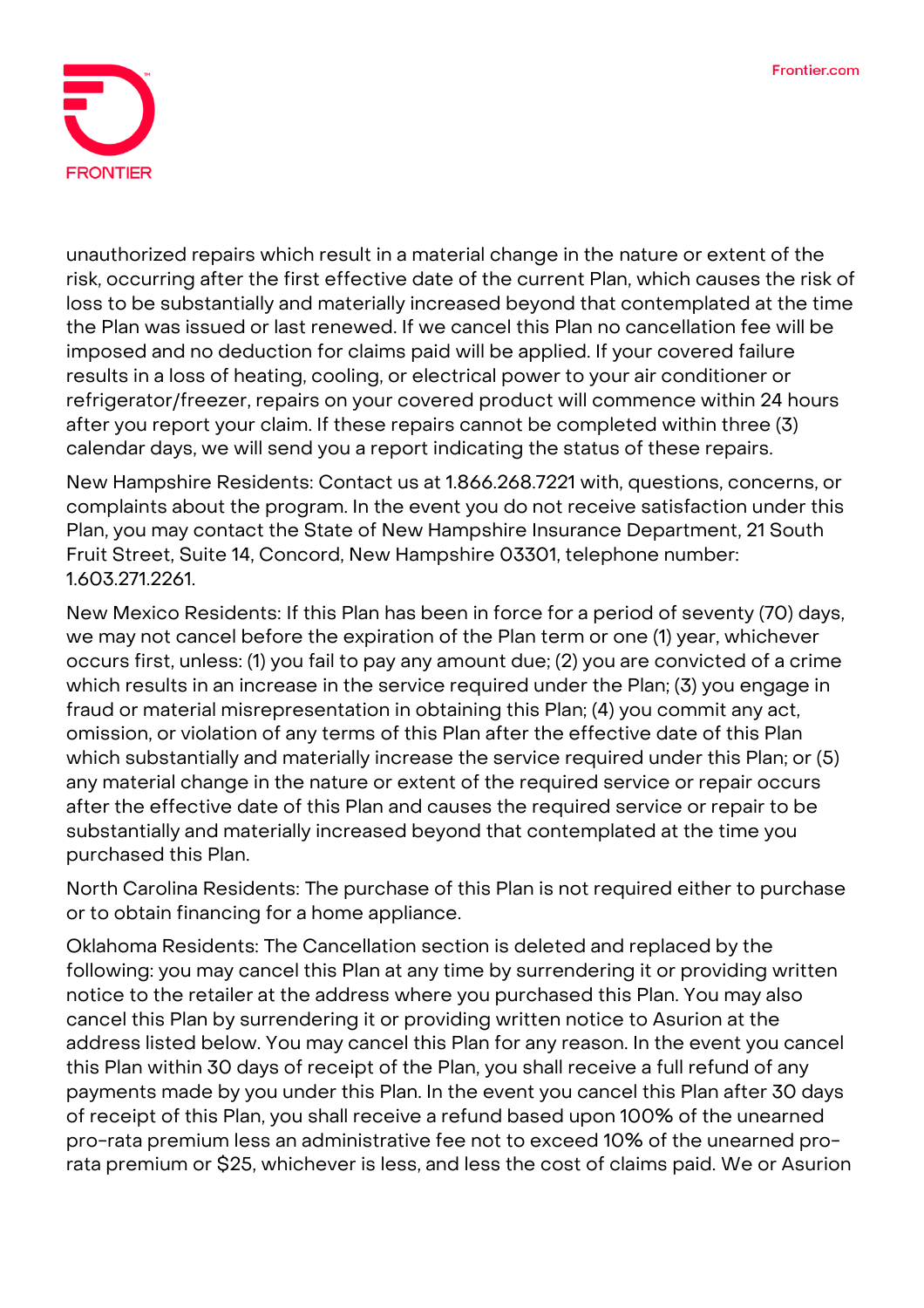

may not cancel this Plan except for fraud, material misrepresentation or non-payment by you; or if required to do so by any regulatory authorization. If we or Asurion cancel this Plan, you shall receive a refund of 100% of the unearned pro-rata premium. We or Asurion may not cancel this Plan without providing you with written notice at least thirty days prior to the effective date of cancellation. Such notice shall include the effective date of cancellation and the reason for cancellation. The following sentence is added to this Plan: Coverage afforded under this Plan is not guaranteed by the Oklahoma Insurance Guaranty Association. Oklahoma service warranty statutes do not apply to commercial use references in this Plan.

**Oregon Residents:** The Arbitration Agreement provision of this Plan is amended to add the following: **Any award rendered in accordance with this Plan's Arbitration Agreement shall be a nonbinding award against you,** provided that you reject the arbitration decision in writing to us within forty-five (45) days of the arbitrator's award. Under no circumstances shall a legal proceeding be filed in a federal, state or local court until such time as both you and we obtain an arbitration award pursuant to this Arbitration Agreement. This Arbitration Agreement does not require you to waive your right to a jury trial in any individual legal proceeding you may file. Any arbitration occurring under this Plan shall be administered in accordance with the Arbitration Rules unless any procedural requirement of the Arbitration Rules is inconsistent with the Oregon Uniform Arbitration Act in which case the Oregon Uniform Arbitration Act shall control as to such procedural requirement.

**South Carolina Residents:** To prevent any further damage, please refer to the owner's manual. In the event the service Plan provider does not provide covered service within sixty (60) days of proof of loss by the Plan holder, the Plan holder is entitled to apply directly to the Insurance Company. If the Insurance Company does not resolve such matters within sixty (60) days of proof of loss, they may contact the SC Department of Insurance, P.O. Box 100105, Columbia, SC 29202-3105, 1.800.768.3467.

**Texas Residents:** If you purchased this Plan in Texas, unresolved complaints concerning a provider or questions concerning the registration of a service Plan provider may be addressed to the Texas Department of Licensing and Regulation, P.O. Box 12157, Austin, Texas 78711, telephone number 1.512.463.6599 or 1.800.803.9202. You may apply for reimbursement directly to the insurer if a refund or credit is not paid before the forty-sixth (46th) day after the date on which the Plan is returned to the provider. Texas license number: 116.

**Utah Residents: NOTICE. This plan is subject to limited regulation by the Utah Insurance Department. To file a complaint, contact the Utah Insurance Department.**  Coverage afforded under this Plan is not guaranteed by the Utah Property and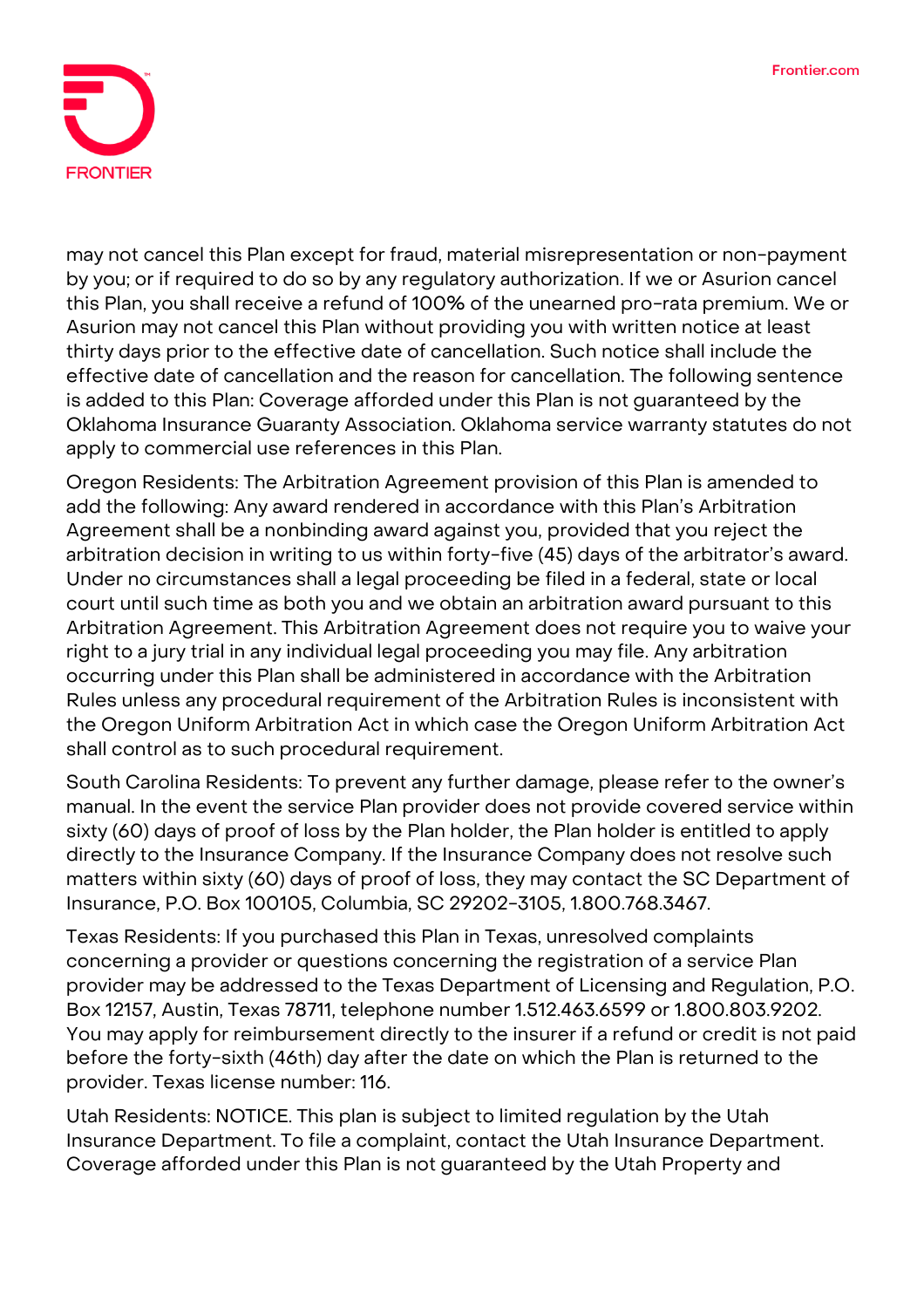

Casualty Guarantee Association. This Plan may be cancelled due to unauthorized repair which results in a material change in the nature or extent of the risk, occurring after the first effective date of the current policy, which causes the risk of loss to be substantially and materially increased beyond that contemplated at the time the policy was issued or last renewed. Failure to notify within the prescribed time will not invalidate the claim if you can show that notification was not reasonably possible. If we cancel this Plan due to fraud or material misrepresentation, you will be notified thirty (30) days prior to cancellation. If we cancel this Plan due to nonpayment, you will be notified ten (10) days prior to Plan cancellation.

**Washington Residents:** If we fail to act on your claim, you may contact Liberty Insurance Underwriters Inc. directly at 1.800.677.9163. You are not required to wait sixty (60) days before filing a claim directly with Liberty Insurance Underwriters, Inc.

**Wisconsin Residents: THIS CONTRACT IS SUBJECT TO LIMITED REGULATION BY THE OFFICE OF THE COMMISSIONER OF INSURANCE**. You may cancel this Contract within twenty (20) days of receipt of this Contract and receive a full refund of the Contract price paid unless you had a covered claim. If you had a covered claim within twenty (20) days of receipt of this Contract or you cancel this Contract after twenty (20) days of receipt of this Contract, we shall refund to you the unearned pro rata portion of the Contract price paid, less the cost of a covered claim. We may only cancel this Contract before the end of the agreed Contract term on the grounds of nonpayment, a material misrepresentation made by you to us, or a substantial breach of duties by you relating to the products or its use. If a Contract is cancelled by us for a reason other than nonpayment, you will be refunded 100% of the unearned pro rata portion of the Contract price paid, less the cost of a covered claim. If we cancel this Contract, we will send you written notice at least five (5) days prior to the effective date of cancellation. Written notice of cancellation shall include the effective date of cancellation and the reason for cancellation. Any refund due to you will be credited to any outstanding balance of your account, and the excess, if any shall be refunded to you. We may charge an administrative fee not to exceed 10% of the Contract price paid. If we become insolvent or otherwise financially impaired, you may file a claim directly with Liberty Insurance Underwriters Inc. for reimbursement, payment, or provision of the service. The Arbitration Agreement provision of this Contract is amended as follows: **(1) TO RESOLVE DISPUTES, YOU MAY CHOOSE EITHER BINDING ARBITRATION, PURSUANT TO THE ARBITRATION AGREEMENT PROVISION OF THIS CONTRACT, OR SMALL CLAIMS COURT. BY AGREEING TO THIS CONTRACT, YOU AND WE WAIVE THE RIGHT TO HAVE DISPUTES RESOLVED THROUGH COURTS OF GENERAL JURISDICTION, THE RIGHT TO TRIAL BY JURY, AND TO PARTICPATE IN CLASS ARBITRATIONS AND CLASS ACTIONS;** and **(2)** the sentence "The enforcement